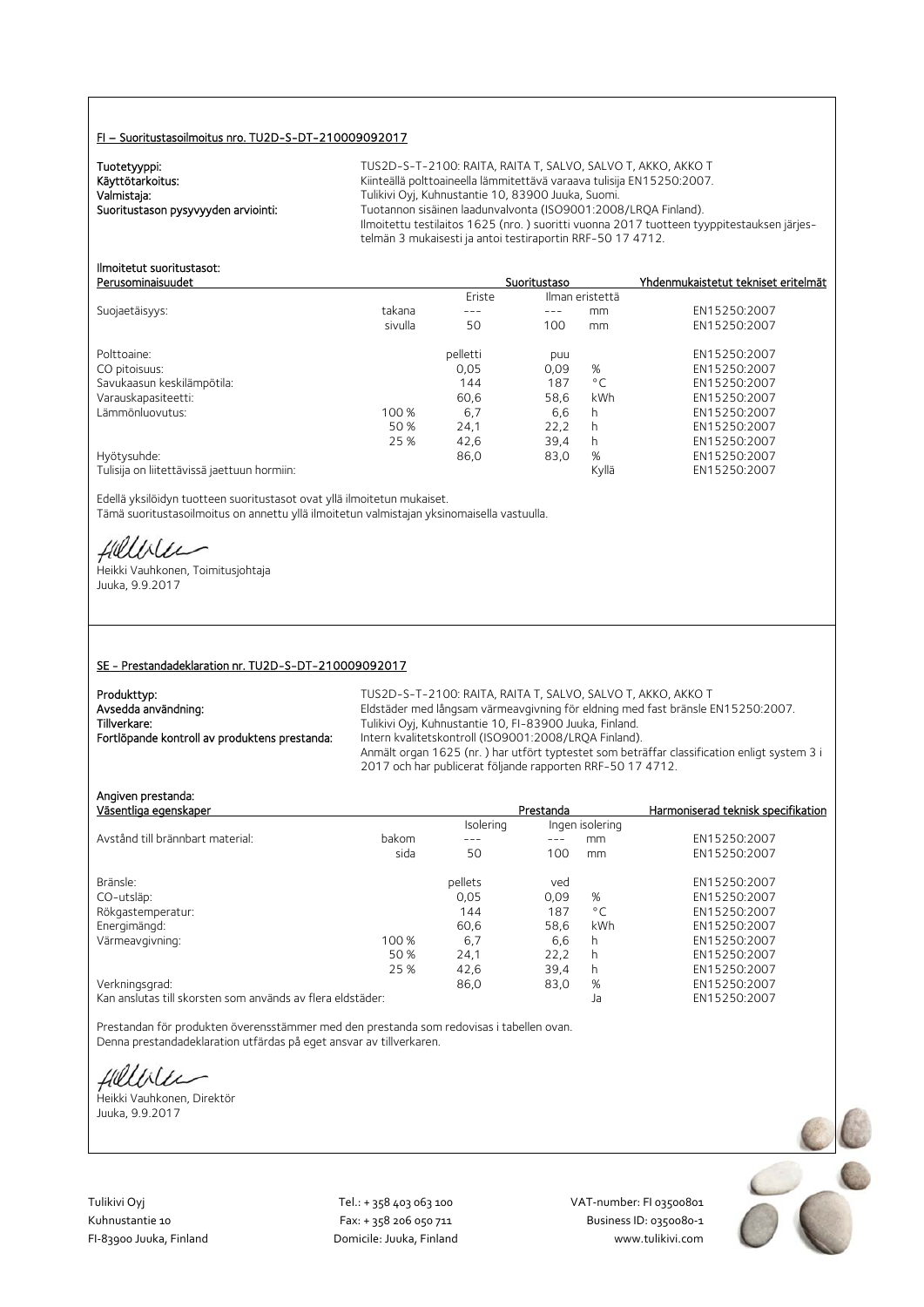#### EN - Declaration of Performance nr. TU2D-S-DT-210009092017

| TUS2D-S-T-2100: RAITA, RAITA T, SALVO, SALVO T, AKKO, AKKO T                                       |
|----------------------------------------------------------------------------------------------------|
| Slow heat release appliance fired by solid fuel EN15250:2007.                                      |
| Tulikivi Oyj, Kuhnustantie 10, FI-83900 Juuka, Finland.                                            |
| Internal quality control (ISO9001:2008/LRQA Finland).                                              |
| The notified laboratory 1625 (nr.) performed the determination of the product type on              |
| the basis of type testing under system 3 in the year 2017 and issued test report RRF-50<br>174712. |
|                                                                                                    |

# Declared performance:

| <b>Essential Characteristics</b>   |       | Performance |                    | Harmonized technical specification |              |
|------------------------------------|-------|-------------|--------------------|------------------------------------|--------------|
|                                    |       | Insulation  | Without insulation |                                    |              |
| Distance to combustible materials: | rear  |             |                    | mm                                 | EN15250:2007 |
|                                    | sides | 50          | 100                | mm                                 | EN15250:2007 |
| Fuel types:                        |       | pellets     | firewood           |                                    | EN15250:2007 |
| CO emissions:                      |       | 0,05        | 0.09               | %                                  | EN15250:2007 |
| Max. flue gas temperature:         |       | 144         | 187                | $^{\circ}$ C                       | EN15250:2007 |
| Thermal storage capacity:          |       | 60.6        | 58.6               | <b>kWh</b>                         | EN15250:2007 |
| Heat output:                       | 100 % | 6,7         | 6,6                | h                                  | EN15250:2007 |
|                                    | 50 %  | 24,1        | 22.2               | h                                  | EN15250:2007 |
|                                    | 25 %  | 42,6        | 39,4               |                                    | EN15250:2007 |
| Energy efficiency:                 |       | 86,0        | 83,0               | %                                  | EN15250:2007 |
|                                    |       |             |                    |                                    |              |

Connection of multiple fireplaces on shared flue pipe possible: Yes Wes EN15250:2007

The performance of the product is in conformity with the above declared performance. This declaration of performance is issued under the sole responsibility of the manufacturer.

fieldster

Heikki Vauhkonen, Managing Director Juuka, 9.9.2017

#### DE – Leistungserklärung Nr. TU2D-S-DT-210009092017

| Produkttyp:                            |
|----------------------------------------|
| Vorgesehener Verwendungszweck:         |
| Hersteller:                            |
| Überprüfung der Leistungsbeständigkeit |
|                                        |

TUS2D-S-T-2100: RAITA, RAITA T, SALVO, SALVO T, AKKO, AKKO T Speicherfeuerstätte für feste Brennstoffe EN15250:2007. Tulikivi Oyj, Kuhnustantie 10, FI-83900 Juuka, Finnland.<br>Interne Qualitätskontrolle (ISO9001:2008/LRQA Finnla Interne Qualitätskontrolle (ISO9001:2008/LRQA Finnland). Die notifizierte Stelle 1625 (Nr. ) hat die Typprüfung nach dem System 3 im Jahr 2017 durchgeführt und folgenden Testreport ausgestellt: RRF-50 17 4712.

# Erklärte Leistung:

| Erklärte Leistung:                                         |          |            |                  |                  |                                        |
|------------------------------------------------------------|----------|------------|------------------|------------------|----------------------------------------|
| Wesentliche Merkmale                                       |          |            | Leistuna         |                  | Harmonisierte technische Spezifikation |
|                                                            |          | Isolierung |                  | Keine Isolierung |                                        |
| Abstand zu brennbaren Bauteilen:                           | hinten   | ---        |                  | mm               | EN15250:2007                           |
|                                                            | seitlich | 50         | 100              | mm               | EN15250:2007                           |
| Brennstoff:                                                |          | Pellets    | <b>Brennholz</b> |                  | EN15250:2007                           |
| CO Emissionen:                                             |          | 0.05       | 0.09             | %                | EN15250:2007                           |
| Abgastemperatur:                                           |          | 144        | 187              | $^{\circ}$ C     | EN15250:2007                           |
| Gespeicherte Energie:                                      |          | 60.6       | 58.6             | kWh              | EN15250:2007                           |
| Wärmeabgabe:                                               | 100 %    | 6,7        | 6,6              | h.               | EN15250:2007                           |
|                                                            | 50 %     | 24,1       | 22,2             | h.               | EN15250:2007                           |
|                                                            | 25 %     | 42,6       | 39.4             | h.               | EN15250:2007                           |
| Wirkungsgrad:                                              |          | 86,0       | 83,0             | %                | EN15250:2007                           |
| Für Mehrfachbelegung auf gemeinsamen Schornstein geeignet: |          |            |                  | Ja               | EN15250:2007                           |

Die Leistung des Produkts entspricht der oben erklärten Leistung. Verantwortlich für die Erstellung dieser Leistungserklärung ist allein der Hersteller.

fielliter

Heikki Vauhkonen, Geschäftsleiter Juuka, 9.9.2017



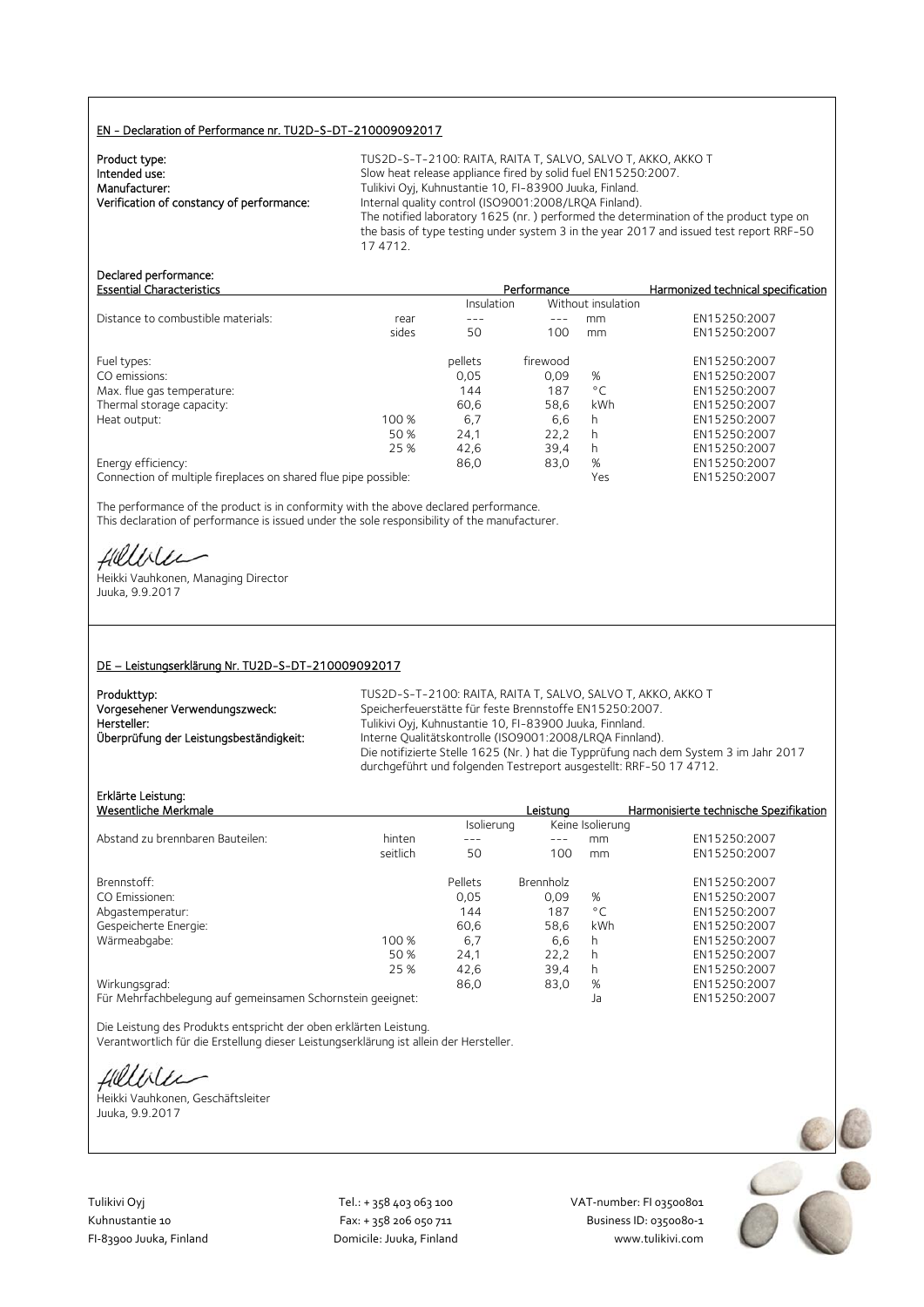## FR - Déclaration des performances no. TU2D-S-DT-210009092017

| Type de produit:                             | TUS2D-S-T-2100: RAITA, RAITA T, SALVO, SALVO T, AKKO, AKKO T                                  |
|----------------------------------------------|-----------------------------------------------------------------------------------------------|
| Usage prévu:                                 | Poêle-cheminée à accumulation de chaleur faisant appel à un combustible EN15250:2007.         |
| Fabricant:                                   | Tulikivi Oyj, Kuhnustantie 10, FI-83900 Juuka, Finlande.                                      |
| Evaluation de la stabilité des performances: | Contrôle de qualité interne (ISO9001:2008/LROA Finlande).                                     |
|                                              | Le laboratoire d'essais notifié 1625 (no.) a effectué la détermination du produit type sur la |
|                                              | base d'essais de type système 3 en 2017 et a issu le rapport de test RRF-50 17 4712.          |

| Performances déclarées:<br>Caractéristiques essentielles                                |         |           | Performances |                 | Spécifications techniques harmonisées |
|-----------------------------------------------------------------------------------------|---------|-----------|--------------|-----------------|---------------------------------------|
|                                                                                         |         | Isolation |              | Pas d'isolation |                                       |
| Distance aux éléments structurels inflammables:                                         | arrière |           |              | mm              | EN15250:2007                          |
|                                                                                         | côtés   | 50        | 100          | mm              | EN15250:2007                          |
| Combustible:                                                                            |         | granulés  | bois         |                 | EN15250:2007                          |
| Émissions de CO:                                                                        |         | 0,05      | 0,09         | %               | EN15250:2007                          |
| Température des gaz évacués:                                                            |         | 144       | 187          | $^{\circ}$ C    | EN15250:2007                          |
| Energie stockée:                                                                        |         | 60,6      | 58,6         | kWh             | EN15250:2007                          |
| Restitution thermique:                                                                  | 100 %   | 6.7       | 6,6          | h               | EN15250:2007                          |
|                                                                                         | 50 %    | 24,1      | 22,2         | h               | EN15250:2007                          |
|                                                                                         | 25 %    | 42.6      | 39.4         | h               | EN15250:2007                          |
| Rendement:                                                                              |         | 86.0      | 83,0         | %               | EN15250:2007                          |
| Raccordement possible à une cheminée s'utilisant pour plusieurs appareils de chauffage: |         |           | Oui          |                 | EN15250:2007                          |

Les performances du produit sont conformes aux performances déclarées indiquées en haut. La présente déclaration des performances est établie sous la seule responsabilité du fabricant.

fielliter

Heikki Vauhkonen, Directeur Général Juuka, 9.9.2017

#### NL - Prestatieverklaring nr. TU2D-S-DT-210009092017

| Producttype:                               |
|--------------------------------------------|
| Beoogd gebruik:                            |
| Fabrikant:                                 |
| Verificatie van de prestatiebestendigheid: |

TUS2D-S-T-2100: RAITA, RAITA T, SALVO, SALVO T, AKKO, AKKO T Accumulerende toestelle gestookt met vaste brandstof EN15250:2007. Fabrikant: Tulikivi Oyj, Kuhnustantie 10, FI-83900 Juuka, Finland. Interne kwaliteitscontrole (ISO9001:2008/LRQA Finland). De genotificeerde testlaboratorium 1625 (nr. ) heeft de typetest uitgevoerd op basis van testen uitgevoerd volgens systeem 3 in 2017 met testverslag RRF-50 17 4712 als resultaat.

## Aangegeven prestatie:

| Essentiële kenmerken                    |            |          | <b>Prestaties</b> |               | Geharmoniseerde technische specificatie |
|-----------------------------------------|------------|----------|-------------------|---------------|-----------------------------------------|
|                                         |            | Isolatie |                   | Geen isolatie |                                         |
| Afstand tot brandbare constructiedelen: | achterkant | ---      |                   | mm            | EN15250:2007                            |
|                                         | zijkant    | 50       | 100               | mm            | EN15250:2007                            |
| Brandstof:                              |            | pellets  | hout              |               | EN15250:2007                            |
| CO-emissies:                            |            | 0.05     | 0.09              | %             | EN15250:2007                            |
| Rookgastemperatuur:                     |            | 144      | 187               | $^{\circ}$ C  | EN15250:2007                            |
| Hoeveelheid energie:                    |            | 60.6     | 58.6              | kWh           | EN15250:2007                            |
| Warmteafgifte:                          | 100 %      | 6,7      | 6.6               | h             | EN15250:2007                            |
|                                         | 50 %       | 24,1     | 22,2              | h             | EN15250:2007                            |
|                                         | 25 %       | 42.6     | 39,4              | h             | EN15250:2007                            |
| Rendement:                              |            | 86.0     | 83.0              | %             | EN15250:2007                            |
| $\overline{\phantom{a}}$                |            |          |                   |               |                                         |

Kan worden aangesloten op een door meerdere verwarmingstoestellen gebruikt rookkanaal: Ja EN15250:2007

De prestaties van het product voldoen aan de hierboven vermelde prestatieverklaringen. Deze prestatieverklaring is verstrekt onder de exclusieve verantwoordelijkheid van de fabrikant.

fillble

Heikki Vauhkonen, Directeur Juuka, 9.9.2017

Tulikivi Oyj Tel.: + 358 403 063 100 VAT‐number: FI 03500801

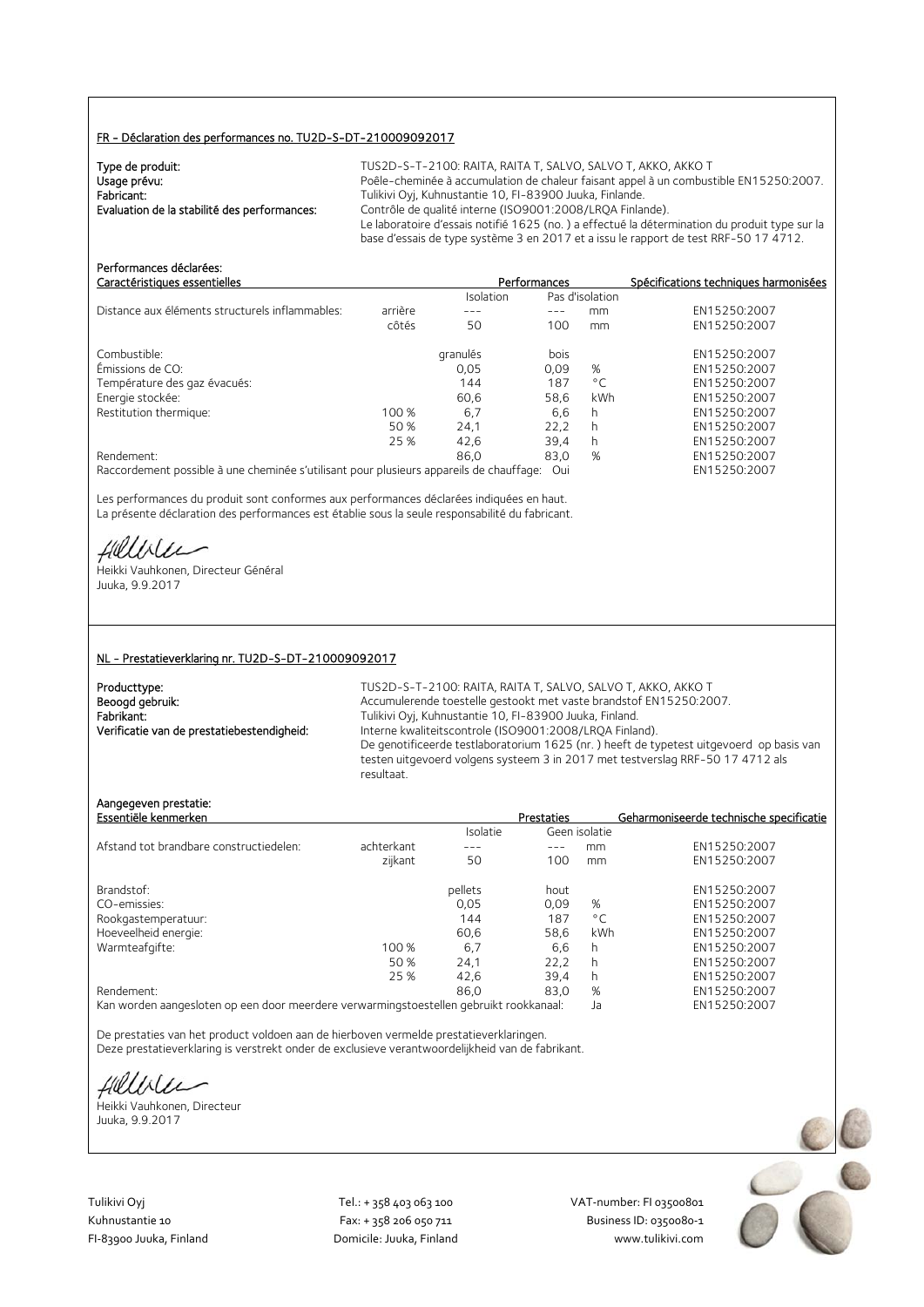### IT - Dichiarazione di prestazione nro. TU2D-S-DT-210009092017

| Prodotto - tipo:                                | TUS2D-S-T-2100: RAITA, RAITA T. SALVO, SALVO T. AKKO, AKKO T                               |
|-------------------------------------------------|--------------------------------------------------------------------------------------------|
| Uso previsto:                                   | Apparecchi domestici a lento rilascio di calore alimentati a combustibili EN15250:2007.    |
| Fabbricante:                                    | Tulikivi Oyj, Kuhnustantie 10, FI-83900 Juuka, Finlandia.                                  |
| Verificazione della costanza della prestazione: | Controllo di qualità interno (ISO9001:2008/LRQA Finlandia).                                |
|                                                 | L'organismo notificato 1625 (nro.) ha effettuato le prove di tipo secondo il sistema 3 nel |
|                                                 | 2017 e ha rilasciato la seguente rapporto di prova: RRF-50 17 4712.                        |

| FI ESLAZIONE UKHII GLA.<br>Caratteristiche essenziali                                           |       | Prestazione | Documento di riferimento |                   |              |
|-------------------------------------------------------------------------------------------------|-------|-------------|--------------------------|-------------------|--------------|
|                                                                                                 |       | Isolamento  |                          | Nessun isolamento |              |
| Distanza dei materiali infiammabili:                                                            | retro |             | ---                      | mm                | EN15250:2007 |
|                                                                                                 | lato  | 50          | 100                      | mm                | EN15250:2007 |
| Combustibile:                                                                                   |       | pellets     | legna                    |                   | EN15250:2007 |
| Emissioni CO:                                                                                   |       | 0.05        | 0.09                     | %                 | EN15250:2007 |
| Temperatura dei gas in uscita:                                                                  |       | 144         | 187                      | $^{\circ}$ C      | EN15250:2007 |
| Energia accumulata:                                                                             |       | 60,6        | 58,6                     | kWh               | EN15250:2007 |
| Rilascio del calore:                                                                            | 100%  | 6.7         | 6.6                      | h                 | EN15250:2007 |
|                                                                                                 | 50%   | 24,1        | 22.2                     | h                 | EN15250:2007 |
|                                                                                                 | 25%   | 42.6        | 39.4                     | h.                | EN15250:2007 |
| Rendimento:                                                                                     |       | 86.0        | 83.0                     | %                 | EN15250:2007 |
| Adatta per essere collegata a una canna fumaria utilizzata da vari apparecchi di riscaldamento: |       |             |                          | Si                | EN15250:2007 |

La prestazione del prodotto conforme alla prestazione dichiarata sopra. Si rilascia la presente dichiarazione di prestazione sotto la responsabilità esclusiva del fabbricante.

Hillbler

Prestazione dichiarata:

Heikki Vauhkonen, Direttore Juuka, 9.9.2017

#### ET - Toimivusdeklaratsioon nr. TU2D-S-DT-210009092017

| Tootetüüp:                                | TUS2D-S-T-2100: RAITA, RAITA T, SALVO, SALVO T, AKKO, AKKO T                                                                                     |
|-------------------------------------------|--------------------------------------------------------------------------------------------------------------------------------------------------|
| Ettenähtud kasutusotstarve:               | Tahke kütusega köetav soojustsalvestav küttekolle EN15250:2007.                                                                                  |
| Tootja:                                   | Tulikivi Oyj, Kuhnustantie 10, FI-83900 Juuka, Soome.                                                                                            |
| Toimivuse püsivuse kontrollimise süsteem: | Sisemine kvaliteedikontroll (ISO9001:2008/LRQA Soome).                                                                                           |
|                                           | Teavitatud asutus 1625 (nr.) on juhatanud tüübihindamine pärast süsteemi 3 aastal 2017<br>a on välja andnud järgmise testraporti RRF-50 17 4712. |
|                                           |                                                                                                                                                  |

# Deklareeritud toimivus:

| DENIGI EEHLUU TUIHHIVUS.<br>Põhiomadused         |        |                | Toimivus | Ühtlustatud tehniline kirjeldus |                      |
|--------------------------------------------------|--------|----------------|----------|---------------------------------|----------------------|
|                                                  |        | Isolatsiooniga |          | Isolatsioonita                  |                      |
| Kaugus põlevast materjalist konstruktsioonidest: | taqa   |                |          | mm                              | EN15250:2007         |
|                                                  | kõrval | 50             | 100      | mm                              | EN15250:2007         |
| Kütus:                                           |        | puidugraanulid | puu      |                                 | EN15250:2007         |
| Põlemissaaduste CO sisaldus:                     |        | 0.05           | 0.09     | %                               | EN15250:2007         |
| Väljuva gaasi temperatuur:                       |        | 144            | 187      | $^{\circ}$ C                    | EN15250:2007         |
| Salvestatud energiahulk:                         |        | 60.6           | 58,6     | kWh                             | EN15250:2007         |
| Soojuse eraldumine:                              | 100%   | 6,7            | 6,6      | h                               | EN15250:2007         |
|                                                  | 50%    | 24,1           | 22.2     | h                               | EN15250:2007         |
|                                                  | 25%    | 42.6           | 39,4     | h                               | EN15250:2007         |
| Kasutegur:                                       |        | 86.0           | 83,0     | %                               | EN15250:2007         |
|                                                  |        |                |          |                                 | <b>FULLEDED DOOT</b> |

Sobib ühendamiseks mitme küttekolde poolt kasutatava korstnalõõriga: Ja EN15250:2007

Toote toimivus on kooskõlas ülalosutatud deklareeritud toimivusega. Käesolev toimivusdeklaratsioon on välja antud tootja ainuvastutusel.

fillbile

Heikki Vauhkonen, Tegevdirektor Juuka, 9.9.2017

Tulikivi Oyj Tel.: + 358 403 063 100 VAT‐number: FI 03500801

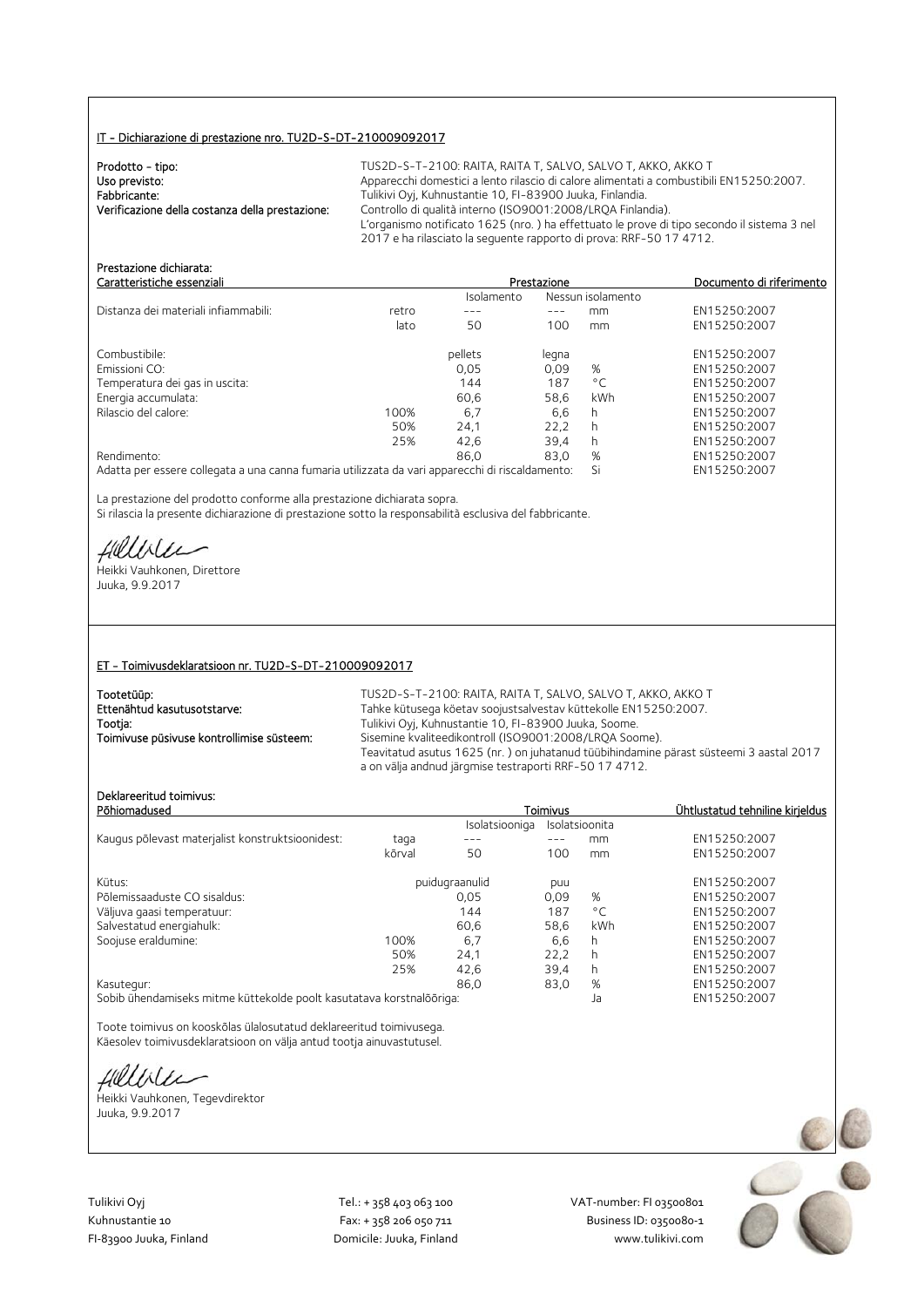#### LT - Eksploatacini**ų** savybi**ų** deklaracij**ą** nr. TU2D-S-DT-210009092017

| Produkto tipas:                                   | TUS2D-S-T-2100: RAITA, RAITA T, SALVO, SALVO T, AKKO, AKKO T                               |
|---------------------------------------------------|--------------------------------------------------------------------------------------------|
| Paskirtis:                                        | Lėtai šilumą išskiriantys kietuoju kuru kūrenami buitiniai šildytuvai EN15250:2007.        |
| Gamintojas:                                       | Tulikivi Oyj, Kuhnustantie 10, FI-83900 Juuka, Suomija.                                    |
| Nuolatinis eksploatacinių savybių sertifikavimas: | Vidaus kokybės kontrolės (ISO9001:2008/LRQA Suomija).                                      |
|                                                   | Notifikuotoji sertifikavimo įstaiga 1625 (nr.) atliko testą pagal sistemą 3 metais 2017 ir |
|                                                   | išdavė sertifikatą RRF-50 17 4712.                                                         |

# Deklaruojamos eksploatacin**ė**s savyb**ė**s:

|                                                       |                      | Su izoliacija |        | Be izoliacijos |              |
|-------------------------------------------------------|----------------------|---------------|--------|----------------|--------------|
| Atstumas iki degiųjų medžiagų:                        | nuo galinės sienelės |               |        | mm             | EN15250:2007 |
|                                                       | iš šono              | 50            | 100    | mm             | EN15250:2007 |
| Kuro rūšis:                                           |                      | granulÚs      | malkos |                | EN15250:2007 |
| Emisija CO:                                           |                      | 0,05          | 0,09   | %              | EN15250:2007 |
| Išmetamų dujų į dūmtraukį temperatūra:                |                      | 144           | 187    | $^{\circ}$ C   | EN15250:2007 |
| Kaupiamoji energija:                                  |                      | 60,6          | 58,6   | kWh            | EN15250:2007 |
| Šildymo galingumas:                                   | 100 %                | 6,7           | 6,6    | h              | EN15250:2007 |
|                                                       | 50 %                 | 24.1          | 22.2   | h              | EN15250:2007 |
|                                                       | 25 %                 | 42,6          | 39.4   | h              | EN15250:2007 |
| Naudingumo koeficientas:                              |                      | 86,0          | 83,0   | %              | EN15250:2007 |
| Keletos krosnių pajungimas į vieną dūmtraukį-galimas: |                      |               |        | Taip           | EN15250:2007 |

Produkto eksploatacinės savybės atitinka deklaruotas eksploatacines savybes. Ši eksploatacinių savybių deklaracija išduota tik nurodyto gamintojo atsakomybe.

fielliter

Heikki Vauhkonen, Generalinis Direktorius Juuka, 9.9.2017

#### LV – Veiktsp**ē**jas deklar**ā**cija nr. TU2D-S-DT-210009092017

Produkta veids: TUS2D-S-T-2100: RAITA, RAITA T, SALVO, SALVO T, AKKO, AKKO T<br>Cietā kurināmā sildiekārtas ar lēnu siltumatdevi EN15250:2007. Lietošanas veids: Cietā kurināmā sildiekārtas ar lēnu siltumatdevi EN15250:2007.<br>
Ražotājs: Cietā kurināmā sildiekārtas ar lēnu siltumatdevi EN15250:2007. Tulikivi Oyj, Kuhnustantie 10, FI-83900 Juuka, Somija. Veiktsp**ē**jas snieguma p**ā**rbaude: Iekšēja kvalitātes pārbaude (ISO9001:2008/LRQA Somija). Paziņotā (notificētā) institūcija 1625 (nr. ) veica produkta tipa noteikšanu balstoties uz produkta 3. sistēmas tipa testiem 2017 gadā un tika izdots testēšanas pārskats RRF-50 17 4712.

## Tehniskie r**ā**d**ī**t**ā**ji:

| Galvenie veiktspējas rādītāji                            |               |           | Veiktspēja     | <u>Kopējā tehniskā specifkācija</u> |              |
|----------------------------------------------------------|---------------|-----------|----------------|-------------------------------------|--------------|
|                                                          |               | Izolúcija | Nõ izolúcija   |                                     |              |
| Attālums līdz degošiem materiāliem:                      | no aizmugures |           |                | mm.                                 | EN15250:2007 |
|                                                          | no sāniem     | 50        | 100            | mm                                  | EN15250:2007 |
| Kurināmā veidi:                                          |               | granulas  | malkas pagales |                                     | EN15250:2007 |
| CO emisija:                                              |               | 0,05      | 0.09           | %                                   | EN15250:2007 |
| Izplūdes gāzu temperatūra:                               |               | 144       | 187            | $^{\circ}$ C                        | EN15250:2007 |
| Energoietilpība:                                         |               | 60,6      | 58,6           | kWh                                 | EN15250:2007 |
| Siltuma jauda:                                           | 100 %         | 6,7       | 6,6            | h                                   | EN15250:2007 |
|                                                          | 50 %          | 24,1      | 22.2           | h                                   | EN15250:2007 |
|                                                          | 25 %          | 42,6      | 39,4           | h.                                  | EN15250:2007 |
| Lietderības koeficients:                                 |               | 86,0      | 83,0           | %                                   | EN15250:2007 |
| Ir iespēja pievienot vairākus kamīnus pie viena dūmvada: |               |           |                | Jā                                  | EN15250:2007 |

Produkta veiktspēja atbilst augstāk minētajiem rādītājiem. Par šīs veiktspējas deklarācijas izsniegšanu pilnībā atbild ražotājs.

fillble

Heikki Vauhkonen, Ģenerāldirektors Juuka, 9.9.2017

Tulikivi Oyj Tel.: + 358 403 063 100 VAT‐number: FI 03500801

Kuhnustantie 10 Fax: + 358 206 050 711 Business ID: 0350080‐1 FI‐83900 Juuka, Finland Domicile: Juuka, Finland www.tulikivi.com

Svarbiausios charakteristikos Eksploatacin**ė**s savyb**ė**s Darnioji technin**ė** specifikacija

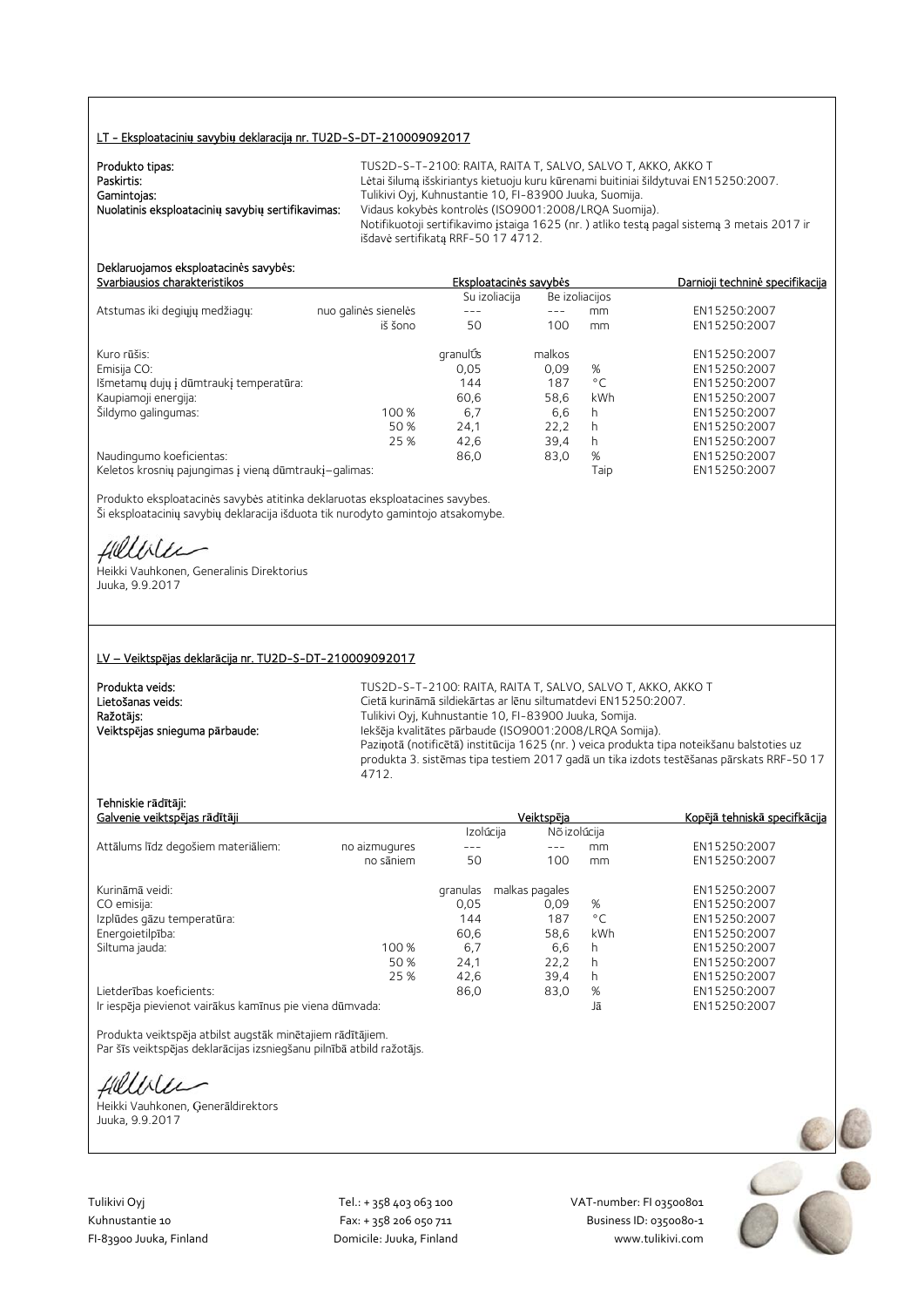### SI - Izjava o zmogljivosti nr. TU2D-S-DT-210009092017

| Tip proizvoda:                                    |  |
|---------------------------------------------------|--|
| Predvidena uporaba:                               |  |
| Proizvajalec:                                     |  |
| Potrdilo o nespremenljivosti lastnosti proizvoda: |  |
|                                                   |  |

TUS2D-S-T-2100: RAITA, RAITA T, SALVO, SALVO T, AKKO, AKKO T Japrave na trdna goriva, ki počasi oddajajo toploto EN15250:2007. viikivi Oyj, Kuhnustantie 10, FI-83900 Juuka, Finska. Potrdilo o nespremenljivosti lastnosti proizvoda: Notranji nadzor kakovosti (ISO9001:2008/LRQA Finska). Pooblaščen laboratorij 1625 (nr. ) je na podlagi preizkušanja tipa po sistemu 3 v letu 2017 izvedel in izdal potrdilo o preizkusu RRF-50 17 4712.

| Izjava učinkovitosti                                                                                                                                                                                                                                                           |           |              |                                  |  |
|--------------------------------------------------------------------------------------------------------------------------------------------------------------------------------------------------------------------------------------------------------------------------------|-----------|--------------|----------------------------------|--|
| Bistvene značilnosti                                                                                                                                                                                                                                                           |           | Učinkovitost | Usklaiena tehnična specifikacija |  |
|                                                                                                                                                                                                                                                                                | Izolacije | Ni izolacije |                                  |  |
| $\sim$ 1 $\sim$ 1 $\sim$ 100 $\sim$ 100 $\sim$ 100 $\sim$ 100 $\sim$ 100 $\sim$ 100 $\sim$ 100 $\sim$ 100 $\sim$ 100 $\sim$ 100 $\sim$ 100 $\sim$ 100 $\sim$ 100 $\sim$ 100 $\sim$ 100 $\sim$ 100 $\sim$ 100 $\sim$ 100 $\sim$ 100 $\sim$ 100 $\sim$ 100 $\sim$ 100 $\sim$ 100 |           |              | T11100000000000                  |  |

| Odmik od vnetljivih materialov:                | zadai      |             |      | mm           | EN15250:2007 |
|------------------------------------------------|------------|-------------|------|--------------|--------------|
|                                                | ob straneh | 50          | 100  | mm           | EN15250:2007 |
| Vrsta goriva:                                  |            | Isni peleti | les  |              | EN15250:2007 |
| Emisija CO:                                    |            | 0,05        | 0.09 | %            | EN15250:2007 |
| Temperatura plinov:                            |            | 144         | 187  | $^{\circ}$ C | EN15250:2007 |
| Akumulirana toplota:                           |            | 60.6        | 58,6 | kWh          | EN15250:2007 |
| Oddana toplotna moč:                           | 100 %      | 6,7         | 6,6  | h            | EN15250:2007 |
|                                                | 50 %       | 24.1        | 22,2 | h            | EN15250:2007 |
|                                                | 25 %       | 42.6        | 39,4 | h            | EN15250:2007 |
| Izkoristek:                                    |            | 86,0        | 83,0 | %            | EN15250:2007 |
| Možen priklop več kaminov na skupno dimno cev: |            |             |      | Da           | EN15250:2007 |

Delovanje izdelka je v skladu z zgoraj navedenimi lastnostmi. Izjava o zmogljivosti je izdana na odgovornost proizvajalca.

Hillbler

Heikki Vauhkonen, Managing Director Juuka, 9.9.2017

#### SK - Deklarácia výkonu nr. TU2D-S-DT-210009092017

| Typ produktu:                 | TUS2D-S-T-2100: RAITA, RAITA T, SALVO, SALVO T, AKKO, AKKO T                         |
|-------------------------------|--------------------------------------------------------------------------------------|
| Použitie:                     | Spotrebiče pomaly uvoľňujúce teplo spaľujúce tuhé palivo EN15250:2007.               |
| Výrobca:                      | Tulikivi Oyj, Kuhnustantie 10, FI-83900 Juuka, Fínsko.                               |
| Overenie stálosti vlastností: | Interná kontrola kvality (ISO9001:2008/LROA Fínsko).                                 |
|                               | Notifikované laboratórium 1625 (nr.) vykonalo určenie typu výrobku na základe skúšky |
|                               | typu podľa systému 3 v roku 2017 a vydalo skúšobnú správu RRF-50 17 4712.            |

# Deklarované vlastnosti:

| Základné vlastnosti                |        |           | Výkon        |              | Harmonizovaná technická špecifikácia |
|------------------------------------|--------|-----------|--------------|--------------|--------------------------------------|
|                                    |        | Izolované | Bez izolácie |              |                                      |
| Vzdialenosť od horľavých povrchov: | vzadu  | ---       | ---          | mm           | EN15250:2007                         |
|                                    | z boku | 50        | 100          | mm           | EN15250:2007                         |
| Typy paliva:                       |        | pelety    | drevo        |              | EN15250:2007                         |
| CO emisie:                         |        | 0.05      | 0.09         | %            | EN15250:2007                         |
| Teplota spalín na výstupe:         |        | 144       | 187          | $^{\circ}$ C | EN15250:2007                         |
| Akumulovaná energia:               |        | 60.6      | 58,6         | kWh          | EN15250:2007                         |
| Dĺžka tepelného výkonu:            | 100 %  | 6,7       | 6,6          | h            | EN15250:2007                         |
|                                    | 50 %   | 24,1      | 22.2         | h            | EN15250:2007                         |
|                                    | 25 %   | 42.6      | 39,4         | h            | EN15250:2007                         |
| Účinnosť:                          |        | 86,0      | 83,0         | %            | EN15250:2007                         |
|                                    |        |           |              |              | $T$ MACOCOOOT                        |

Možnosť pripojenia viacerých spotrebičov na komínové teleso: Áno EN15250:2007

Vlastnosti produktu sú v súlade s vyššie uvedenými vlastnosťami. Toto vyhlásenie o vlastnostiach je vydané s výhradnou zodpovednosťou výrobcu.

fillble

Heikki Vauhkonen, Generálny Riaditeľ Juuka, 9.9.2017